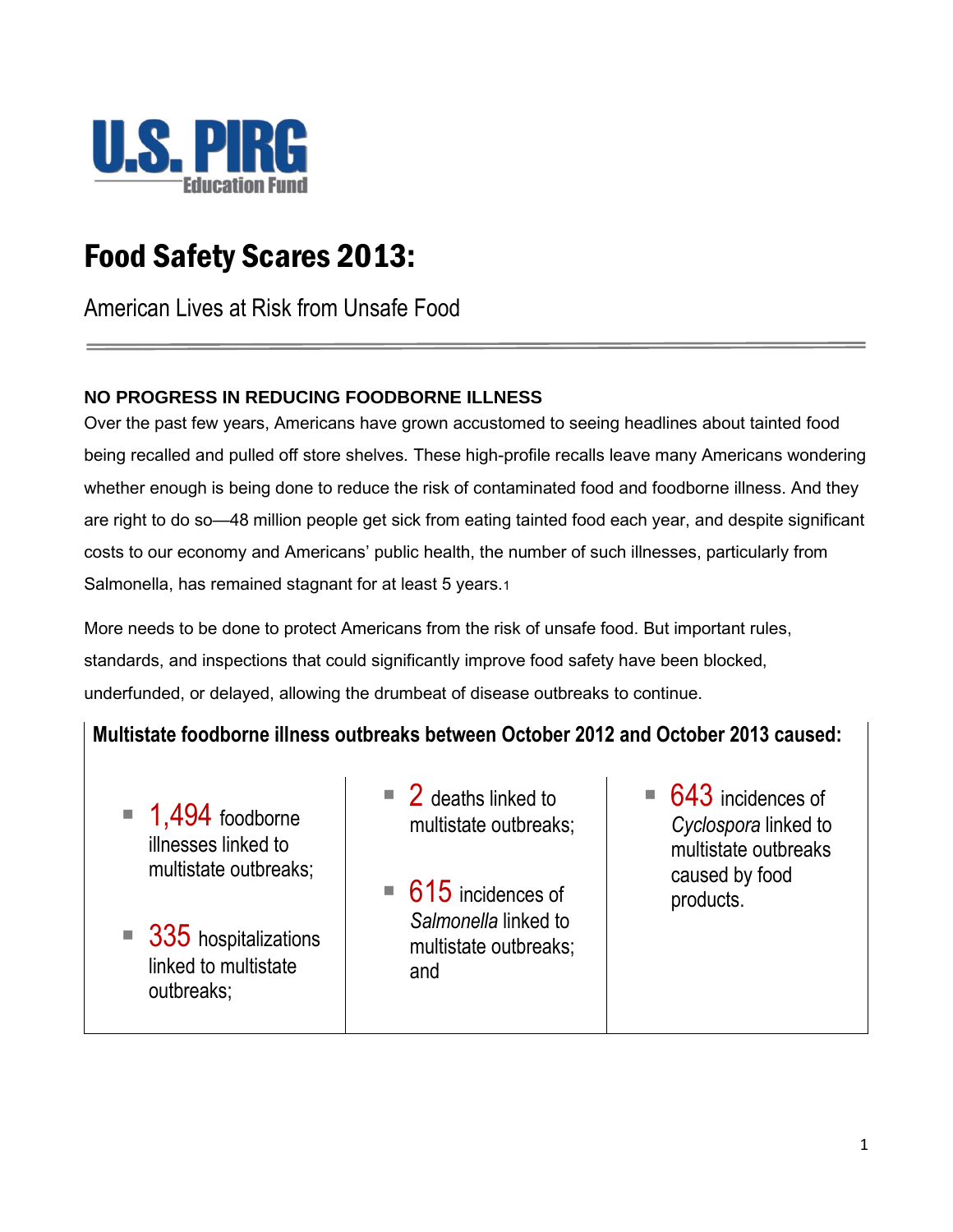This report offers a snapshot look, from October 2012 to October 2013, at multistate foodborne illness outbreaks identified by the Center for Disease Control and Prevention (CDC). Failures in the rules and processes that protect our food supply have led to numerous serious outbreaks over the past year that left many Americans sickened and at least 2 dead. The economic cost of just the multistate outbreaks caused by food products recalled over the past 12 months comes to more than \$22 million.

### The most important of these outbreaks involved high percentages of hospitalizations and cost millions of dollars:

- Bagged Salad linked to *E.Coli 0157*  outbreak: This outbreak began in November 2012 and ended in December. The outbreak was linked to a common producer of pre-packaged leafy green, it spread across 5 states. The contaminated salads caused 33 known illnesses, which included 13 hospitalizations. Two people developed hemolytic uremic syndrome (HUS), a type of kidney failure, as a result of their infections. <sup>2</sup>
- Peanut Butter linked to Salmonella outbreak: An outbreak investigation was conducted in early September and ended November 30<sup>th</sup>. A total of 42 people have been infected with Salmonella Bredeney in 20 states. There have been 10 people hospitalized. This is a serious outbreak that is affecting our littlest consumers as the median age of victims is 7 years old. FDA concluded that Trader Joe's Valencia Peanut Butter, manufactured by Sunland, Inc. of New Mexico was likely the source of this outbreak and suspended the food facility's registration in November, 2012. This was the first time the FDA exercised its new authority under the FSMA to

suspend a facility's registration. CDC recommends that consumers get rid of any remaining jars of product in the home or return the product and warns that products like peanut butter have a long shelf-life, so they may still be lurking in consumers' homes.<sup>3</sup>

- Cucumbers linked to Salmonella outbreak**:** In April 2013, the FDA alerted consumers about contaminated cucumbers produced by Daniel Cadenas Izabal and Miracle Greenhouse, a Mexico cucumber supplier, distributed by Tricar Sales, Inc of Rio Rico, Arizona. Testing by the FDA found *Salmonella* in cucumbers from this producer. A total of 84 persons have been infected with the outbreak strain of *Salmonella* Saintpaul in 18 states. There were 17 hospitalizations. <sup>4</sup>
- Chicken linked to Antibioticresistant Salmonella outbreak:

This outbreak has sickened 338 people with 7 strains of *Salmonella* Heidelberg across 20 states. 42% of peopled affected by this outbreak were hospitalized. The USDA in conjunction with the CDC announced that the outbreak is coming from an unknown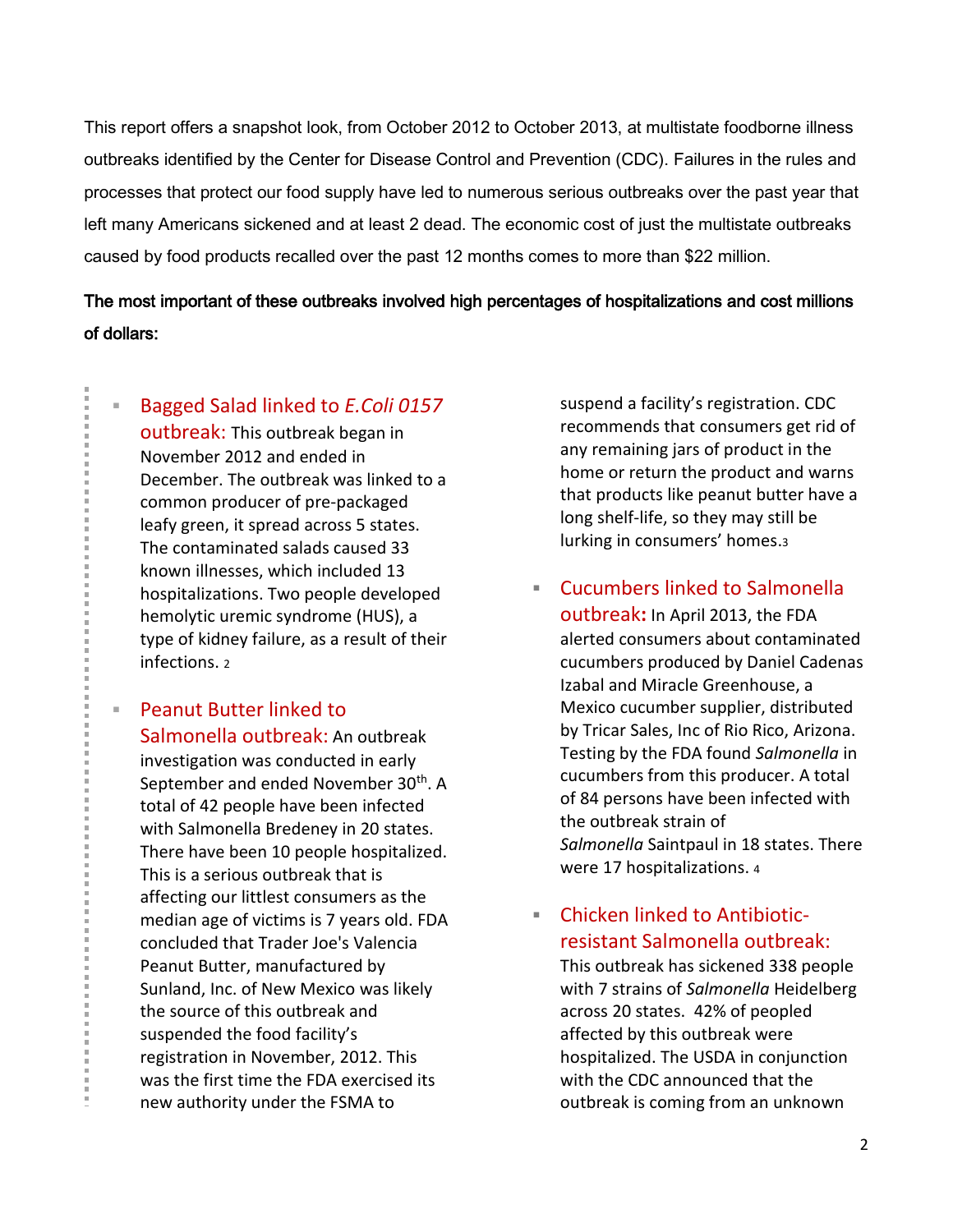product of Foster Farms Brand Chicken. Foster Farms has yet to recall their products. Most of the ill people have been reported in California (232 people, or 73%). Seven strains of Salmonella Heidelberg bacteria have been identified as being linked to this outbreak. Ill persons infected with each of the seven strains were linked to consumption Foster Farms chicken. Four of these strains are rarely reported to [PulseNet.](http://www.cdc.gov/pulsenet/) the high hospitalization rate is twice the norm.2 An unusually high rate of blood infections (about 14%) requiring treatment with antibiotics has been reported in this outbreak.<sup>5</sup>

**Cyclospora outbreak in salad mix** components: On August 12, Taylor Farms de Mexico voluntarily suspended production and shipment of salad components to the US. after Iowa and Nebraska investigations of Cyclospora linked the infection back to them. This outbreak infected 643 people over 25 states, resulting in 45 hospitalizations. Investigation of an Outbreak of Cyclosporiasis in the United States. <sup>6</sup>

**Frozen Berries and Pomegranate** seed mix linked to Hepatitis A: A potential Hepatitis A virus contamination was spotted by Townsend Farms, Inc. in relation to certain antioxidant brands on June  $4<sup>th</sup>$ ; because of this, Townsend Farms started recalling several of their products. The outbreak sickened 162 consumers in 10 states and sent 71 to

hospitals. Most cases were in the southwest region of the United States, notably California, Colorado, and Arizona. More than half of those infected were women, and 11 children age 18 or under were infected. <sup>7</sup>

- Salmonella Heidelberg Infections Linked to Chicken: This outbreak began June  $4<sup>th</sup>$ , 2012 and ended by July 2013. Foster Farms Brand Chicken was found to be the most likely source of the outbreak. A total of 134 people were diagnosed with Salmonella Heidelberg with 33 hospitalized over 13 states. The states most affected by the outbreak were western states, Washington (57) and Oregon (40) notably. This is the same Foster Farms that also had a recent case of Antibiotic resistant salmonella.<sup>8</sup>
- $\blacksquare$  Listeria linked back to Crave Brothers Farmstead Cheeses: The outbreak began May 20<sup>th</sup> 2013 and ended by September 2013. Listeria was traced back to the Crave Brothers Farmstead Cheese Company of Waterloo, Wisconsin. The company voluntarily recalled its Les Frères, Petit Frère, and Petit Frère with Truffles cheeses. The outbreak affected the northern United States mostly with one infection in Texas. There were a total of 6 cases in 5 states total. All 6 were hospitalized, 1 died, and one pregnant mother miscarriaged.9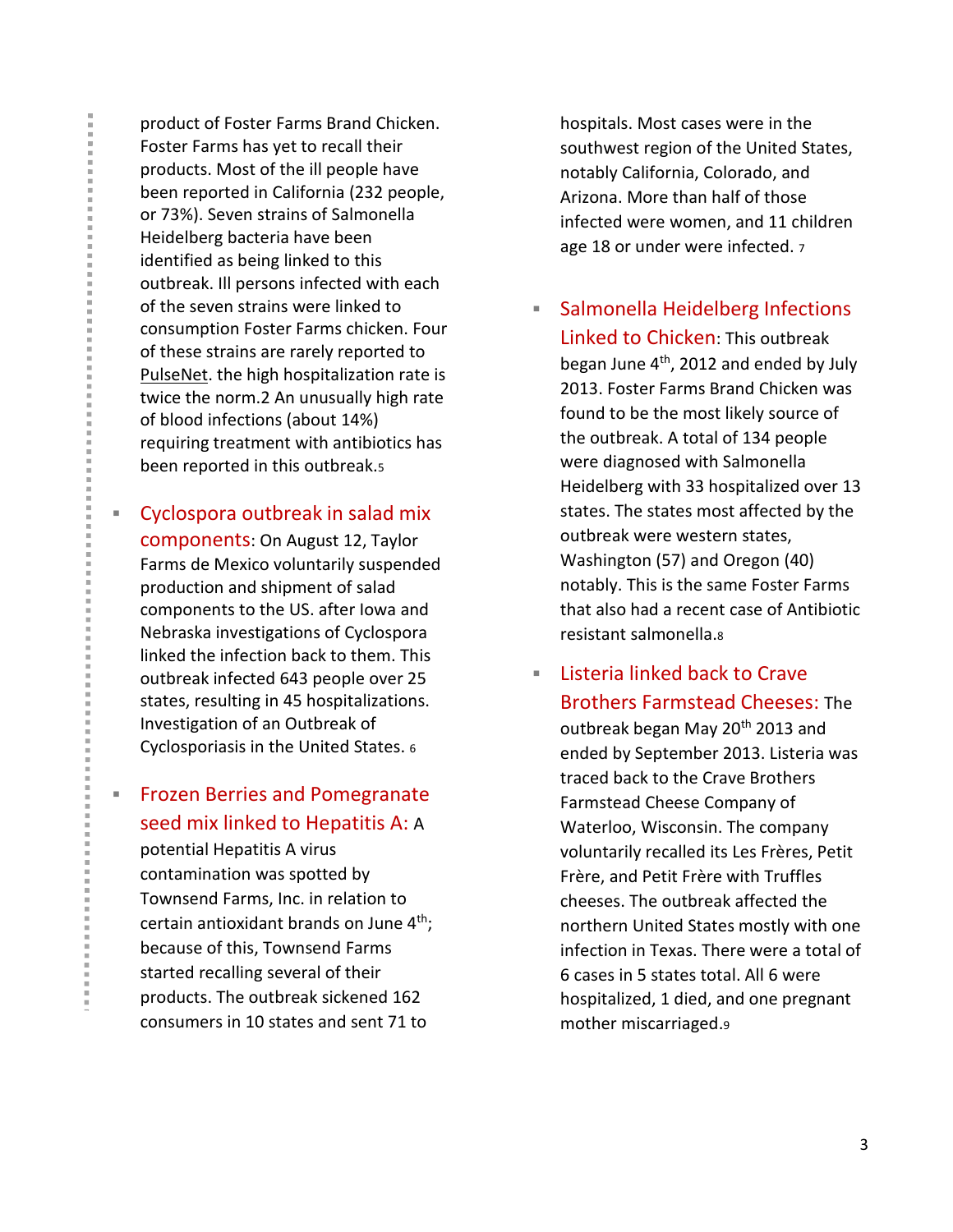The above illnesses are just those confirmed to be part of a multistate outbreaks. In actuality, there are many more illnesses, hospitalizations, and deaths each year from foodborne sickness. The Foodborne Diseases Active Surveillance Network (FoodNet) reports that 19,531 infections, 4,563 hospitalizations, and 68 deaths associated with foodborne diseases were reported in 2012. 10 In 2011, the CDC estimated that each year about 1 in 6 Americans get sick, 128,000 are hospitalized, and 3,000 die due to foodborne diseases 11

#### **TRENDS IN FOOD RECALLS AND FOODBORNE DISEASE**

TABLE A shows the total number of foodborne disease outbreaks and illnesses directly linked to multistate outbreaks in the United States from January 2012 to October 2013. There were 1,120 illnesses directly linked to multistate outbreaks in 2012. In 2013, however, there have already been 1,452 illnesses linked to multistate outbreaks.

Our food safety practices are clearly falling short. When comparing 2010 infection incidences with national health objective targets set by the Department of Health and Human Services, the only incidence rate that meets the target goal was the incidence of infection with  $E$ . coli O157. The incidence of Salmonella was three times the 2010 national health objective target, which is especially alarming, as Salmonella causes the majority of hospitalizations and deaths from foodborne disease. 12

#### **THE COST OF FOODBORN ILLNESS**

As the number of hospitalizations and deaths reported by the CDC show, foodborne illness can be much more severe than a simple upset stomach. Several foodborne illnesses can cause serious chronic health problems and death. Infection with a certain strand of E. coli bacteria can cause hemolytic-uremic syndrome, which causes kidney dysfunction and sometimes kidney failure. Certain types of Shigella, Salmonella, and Campylobacter bacteria can trigger the onset of reactive or chronic arthritis. If a pregnant woman is infected with certain types of *Listeria* monocytogenes, her baby is at risk for developmental delays, paralysis, or blindness.13 Not only do foodborne illnesses cause sickness and death, they are also detrimental to the economy. A recent study determined that the aggregated cost of foodborne illness comes to \$77.7 billion per year.14

Table B shows the cost by state of confirmed foodborne illness outbreaks. To calculate the costs we used the enhanced cost of illness model developed by Professor Robert L. Scharff. The model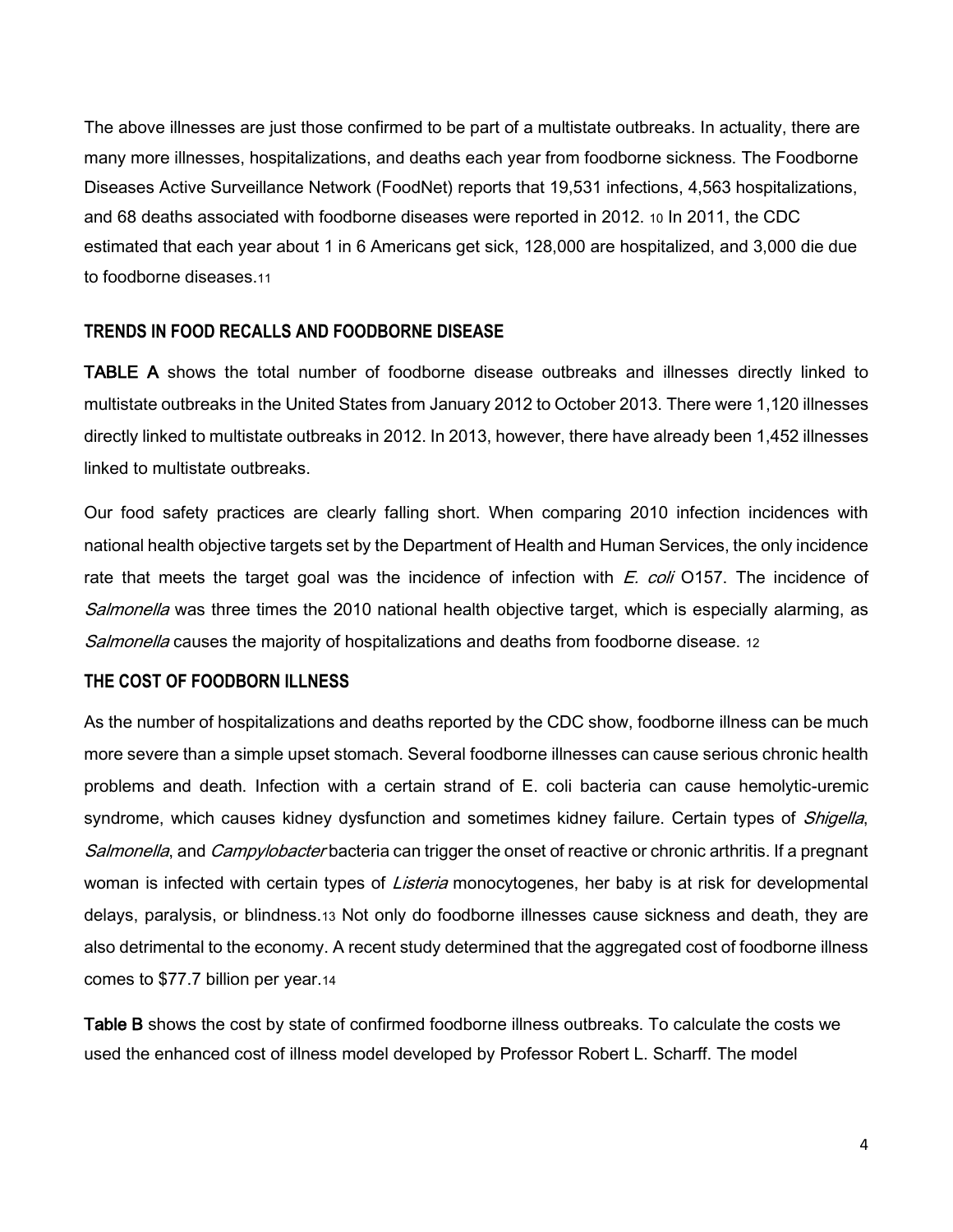accounts for health-related costs associated with foodborne illness such as hospital costs, lab work and inpatient and outpatient care and also incorporates a value for pain and suffering and lost productivity.15

### **CHALLENGES MODERNIZING FOOD SAFETY: NEW PROTECTIONS UNDER THE FOOD SAFETY MODERNIZATION ACT DELAYED**

More must be done to protect Americans from the hazards of unsafe food. An important step towards reforming our food safety laws happened in 2011, when the Food Safety Modernization Act (FSMA) was signed into law. It aimed to ensure the U.S. food supply is safe by shifting the focus from responding to contamination to prevention, and putting in place more rules to protect produce, and strengthen inspections of food manufacturing sites. However, shortfalls in funding and rulemaking delays have left the promise of its new protections unfulfilled.

The FSMA requires the FDA to adopt new regulatory practices that focus on improving prevention, increasing company transparency, enhancing responses to outbreaks, and creating safer foreign food facilities. The implementation of FSMA now allows the FDA to issue mandatory recalls and perform many new preventative regulatory procedures.

If properly exercised, this new authority could significantly reduce the rates of foodborne illness. However, in reality the FSMA is not being implemented effectively or in a timely manner. FSMA called for the FDA to promulgate numerous major regulations on an expedited schedule, but several important rules have been significantly delayed in the Office of Information and Regulatory Affairs. 16

The Produce Safety Standards, submitted by FDA to OMB on 12/9/2011 but not returned until 01/04/2013, establishes standards for irrigation water, manure, worker-hygiene, and wildlife that may be sources of contamination of fresh fruits and vegetables. 17

Foreign Supplier Verification - part of a comprehensive import safety system, which makes importers responsible for the safety of the foods they import. This rule holds food importers liable for verifying that their foreign suppliers have adequate measures in place to prevent adulteration and contamination. U.S. companies that buy food products made in overseas facilities would be responsible for inspecting those facilities, periodically testing their shipments, and evaluating the supplier's written safety plans. Any company that imports food without having an adequate verification program in place would face penalties.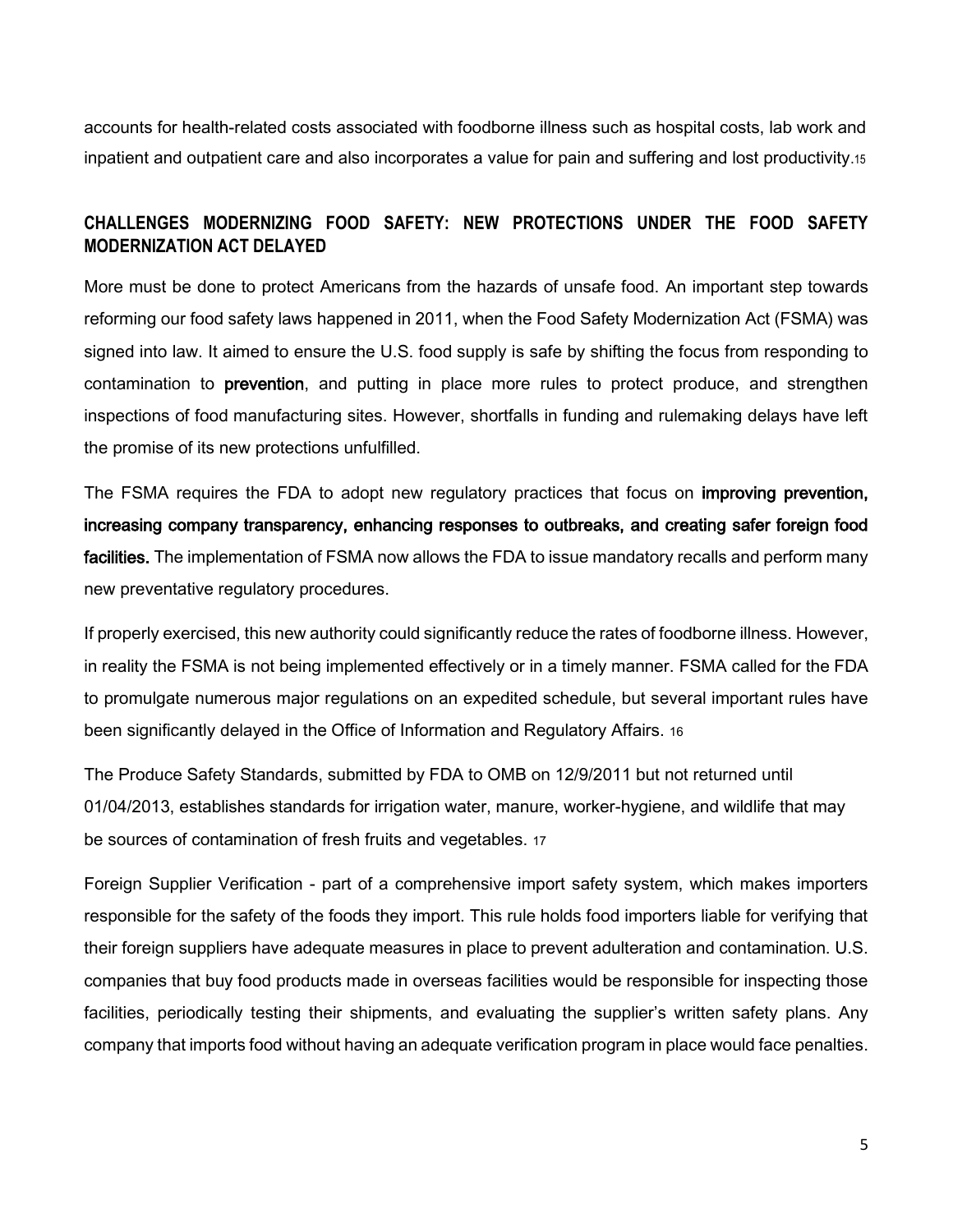Prevention-based requirements- food companies will be required to develop food-safety plans that will identify possible sources of contamination and specify actions to address them.

FSMA Proposed Rule for Preventive Controls for Human Food: The rule was submitted to OMB 11/22/2011 but not returned until 01/04/2013.When they finally are put into use, these controls should significantly reduce the rates of foodborne illness. Facilities will need to put in place sanitation and preventive controls that are based on a scientific hazard analysis and establish performance standards to measure the implementation of proper food safety procedures. 18

Other FSMA requirements: FSMA mandates inspection frequencies based on a facility being identified as high-risk (HR) or non-high-risk (NHR). High risk facilities must be inspected at least once in the first 5 years following enactment of FSMA and then once every 3 years thereafter. NHR facilities must be inspected at least once in the first 7 years following enactment and then once every 5 years thereafter. 19

Even more than for facilities inside the U.S., FSMA calls for increased inspections of foreign facilities and puts teeth into the requirement that foreign facilities be subject to inspection. If the FDA is denied entrance to a facility, whether by the facility's owner or by a foreign government, food from that facility cannot be imported into the United States. However, with over 254,000 foreign establishments to inspect and 50 staff in its 13 foreign offices, the agency is ill-equipped to oversee this number of facilities. 20

One important reason for the ineffective implementation of FSMA is simple: the FDA is not being given adequate funding to do the job. The Obama administration's 2014 budget calls for an increase in FDA funding, but the most money would come from fees that the food industry and Congress oppose. Leaving aside user fees, post-sequester and post-shutdown, the FDA, like other agencies, would benefit from being fully funded.21

Beyond the funding shortfalls, there are clearly still several shortcomings of FSMA and of our food regulatory system that threaten food safety. For example, companies are allowed to take up to 18 months to put in place food safety plans, and government inspectors have up to five years to visit highrisk facilities with inspections required every three years thereafter.22 This not an effective way of inspecting high risk facilities. A system of inspections every three years would also risk problems going undetected for long periods of time.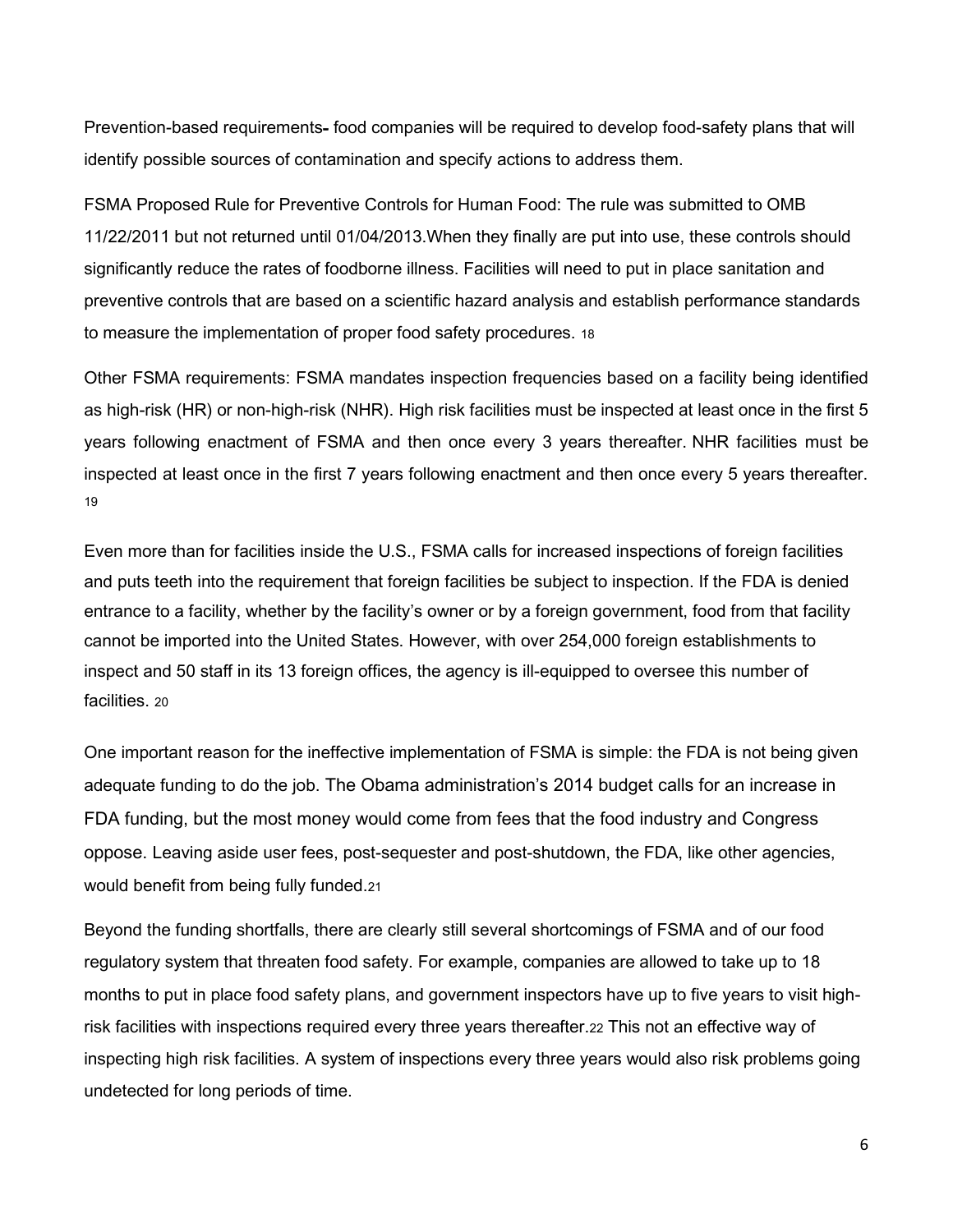The new law reforms the operations of the Food and Drug Administration (FDA), which is part of the U.S. Department of Health and Human Services (HHS), but does not change the practices of the Food Safety and Inspection Service (FSIS), which is part of the U.S. Department of Agriculture (USDA). There are also about 15 other federal agencies that take part in food regulatory practices, but the FDA and the FSIS together comprise the two main components of the government's food regulatory system. The FDA sets and enforces standards through inspection for all domestic and imported foods except for meat, poultry, and processed eggs, which are the responsibility of the FSIS.

The Government Accountability Office (GAO) concluded the American food regulatory framework is fragmented, with responsibility for different foods divided up among various agencies. GAO stated that FSMA "strengthens a major part of the food safety system; however, it does not apply to the federal food safety system as a whole."21 As discussed earlier, FDA regulates 80 percent of our food supply, but meat, poultry, and eggs are controlled by FSIS under the USDA, which is unaffected by the bill. FDA cannot implement mandatory recalls of meat and poultry, nor can they increase inspections of such facilities.

#### **CONCLUSION**

The task of reducing foodborne illness is not an easy one. Many federal and state food safety laws were enacted at the beginning of the 20th century. They are now outdated and unable to effectively protect us from foodborne pathogens, particularly in an environment where more and more foods are imported. The rules and inspection systems we have now are not up to the task—and as this report documents, the result has been that the problem of foodborne illness has stayed stagnant and potentially grown worse, taking a substantial toll on public health and our economy.

The Food Safety Modernization Act was an important step towards an improved system that can at last reduce consumers' vulnerability to unsafe food. But its promise has so far remained unfulfilled, and more must be done to prevent costly disease outbreaks:

- Congress needs to provide FDA with sufficient funding to effectively implement the food safety measures mandated in the new FSMA law.
- **FDA needs to ensure timely implementation of FSMA programs and regulations.**
- The FDA should perform more frequent and unannounced inspections of high-risk food facilities.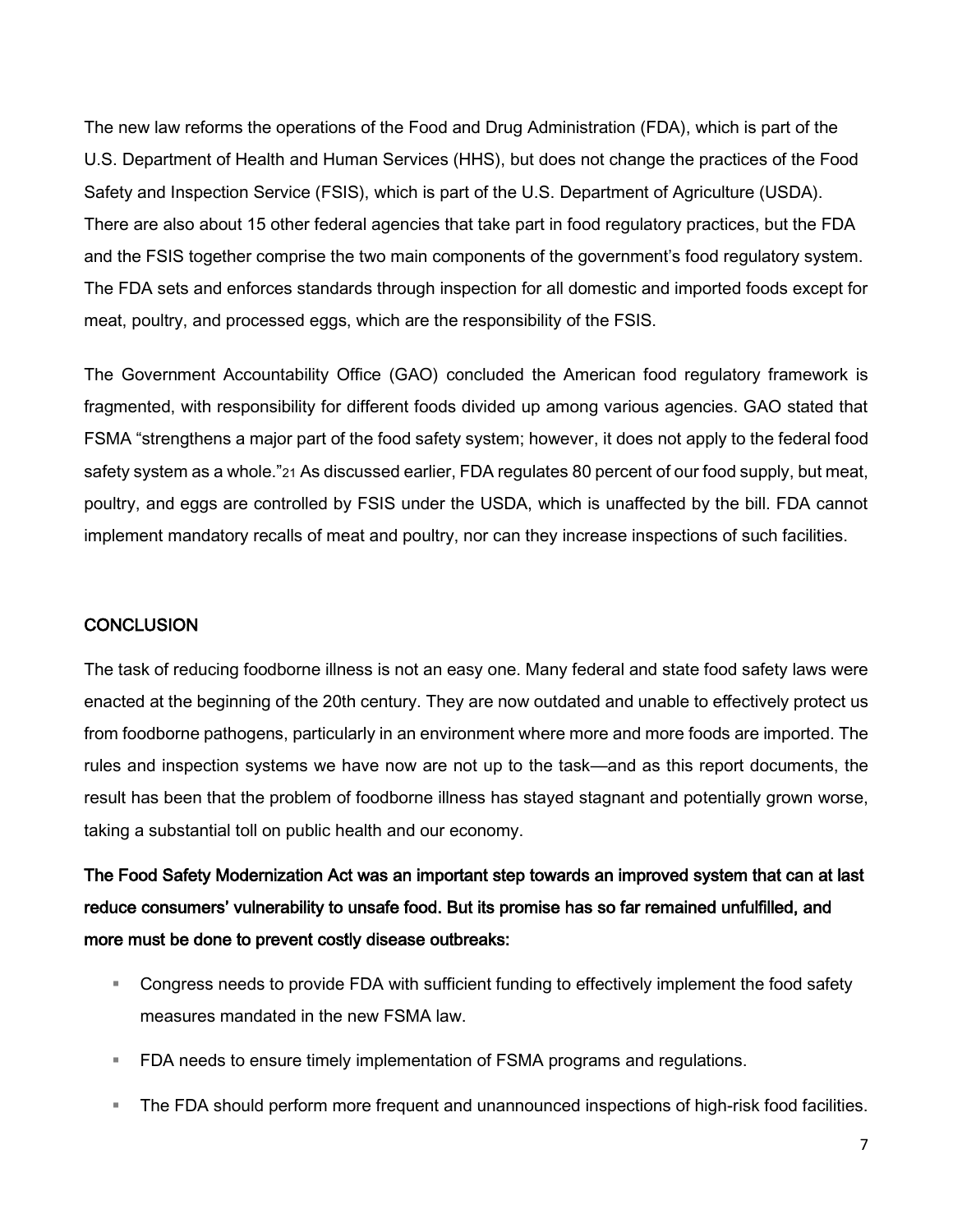- **The FDA should issue strict standards by which auditors should be judged, and exercise** rigorous oversight of both accrediting bodies and auditors in order for the third-party certification program to protect food imports.
- The USDA should declare antibiotic-resistant Salmonella an illegal food adulterant. Antiobioticresistrant strains of Salmonella are a particular threat to human health because they are resistant to many of the drugs normally used to fight infection, which reduces the medical treatment options available, resulting in more severe disease outcomes.
- **FILUT FILUT SHOUT FILM** FILM and a stringular FILM order to strengthen the agency's authority, FSIS should ask Congress to provide it explicit authority to fully enforce its pathogen reduction performance standards, require companies to conduct a recall and levy financial penalties.
- There needs to be greater coordination between the FDA, USDA, CDC, FSIS and other federal agencies to ensure our food is safe.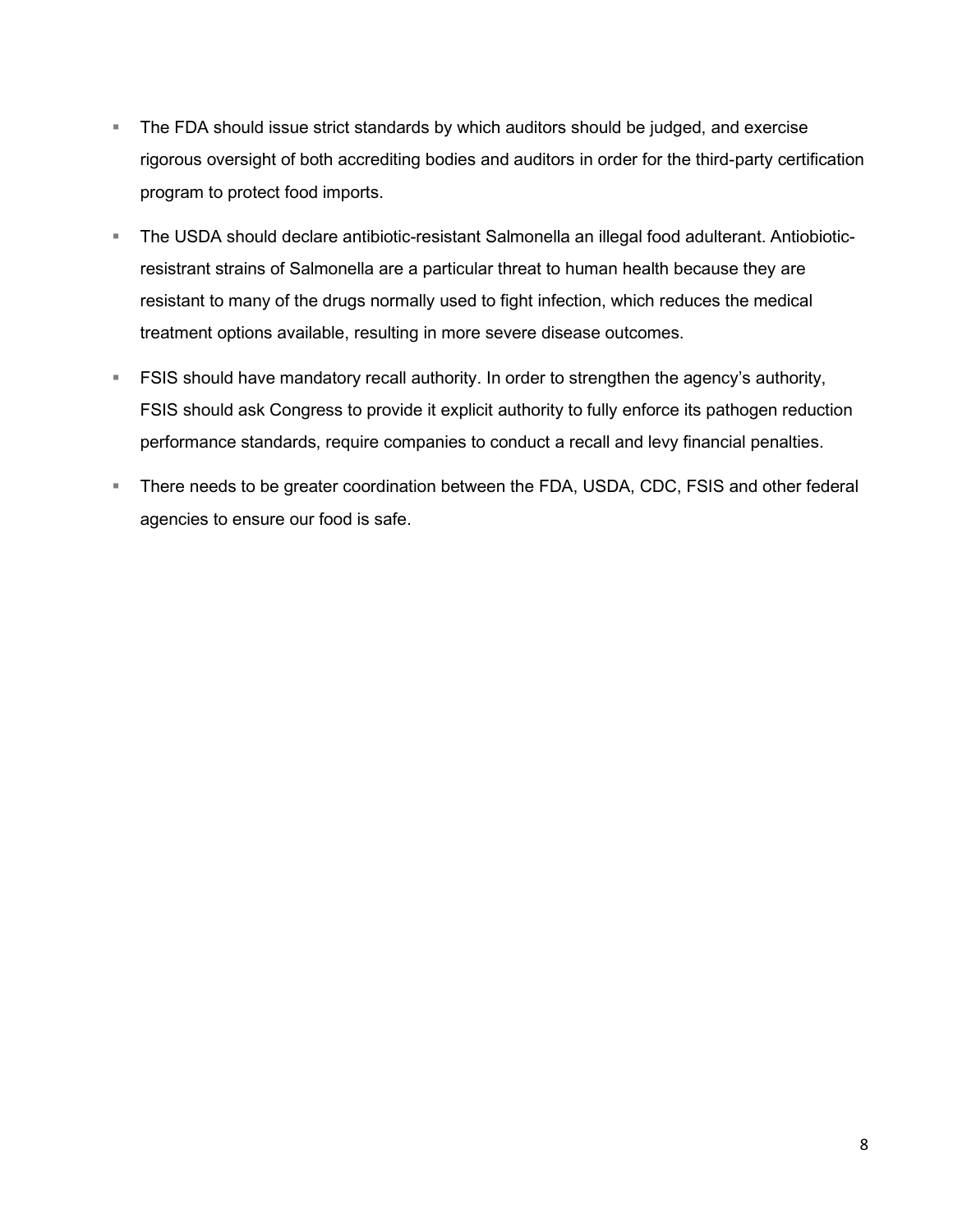# **TABLE A: MULTISTATE FOODBORNE ILLNESS OUTBREAKS**

## **OCTOBER 2012 TO OCTOBER 2013**

| Dates of Illnesses                          | Product                                                                        | Contaminant                                  | No. of Illnesses             | Deaths       | <b>States</b><br>Affected | <b>States Affected</b>                                                                                                                                                  |
|---------------------------------------------|--------------------------------------------------------------------------------|----------------------------------------------|------------------------------|--------------|---------------------------|-------------------------------------------------------------------------------------------------------------------------------------------------------------------------|
| October 18, 2012<br>to November 12,<br>2012 | Wegmans brand<br>Organic Spinach<br>and Spring Mix<br>blend salad<br>products  | Shiga toxin-<br>producing E.<br>coli 0157:H7 | 33 (13)<br>hospitalizations) | $\mathbf{0}$ | 5                         | NY (26), MA (3), CT (2), PA (1), VA (1)                                                                                                                                 |
| June 14, 2012 to<br>September 21,<br>2012   | Sunland, Inc.,<br>Peanut Butter                                                | Salmonella<br>Bredeney                       | 42 (10<br>hostpitalizations) | $\mathbf 0$  | 20                        | AZ (1), CA (7), CT (3), IL (1), LA (1), MA (3),<br>MD (1), MI (1), MN (1), MO (2), NJ (2), NM<br>(1), NY (2), NV (1), NC (3), PA (2), RI (1), TX<br>(5), VA (2), WA (2) |
| December 9,<br>2012 to February<br>20, 2013 | Jouni Meats Inc.<br>or Gab Halal,<br>ground beef                               | Salmonella<br>Typhimurium                    | 22(7)<br>hospitalizations)   | $\mathbf 0$  | 6                         | AZ (1), IA (1), IL (2), MI (9), PA (1), WI (8)                                                                                                                          |
| May 5, 2012 to<br>April 16, 2013            | Foster Farms,<br>chicken                                                       | Salmonella<br>Heidelberg                     | 134 (33<br>hospitalizations) | $\mathbf{0}$ | 13                        | AL (1), AK (13), CA (11), HI (1), ID (2), MA (1),<br>MT (2), NY (1), OR (40), UT (3), VA (1), WA<br>$(57)$ , WV $(1)$                                                   |
| December 30,<br>2012 to April 15,<br>2013   | Farm Rich Brand<br>Frozen Food<br>Products                                     | E. coli 0121                                 | 35(9)<br>hospitalizations)   | $\mathbf{0}$ | 19                        | AL (1), AR (1), CA (1), CO (1), FL (2), IL (2), IN<br>(2), MI (3), MS (1), MO (1), NY (4), OH (6), PA<br>(1), SD (1), TX (3), UT (1), VA (1), WA (1), WI                |
| January 12, 2013<br>to April 28, 2013       | Daniel Cardenas<br>Izabal and Miracle<br>Greenhouse of<br>Mexico,<br>cucumbers | Salmonella<br>Saintpaul                      | 84 (17<br>hospitalizations)  | $\mathbf{0}$ | 18                        | AZ (11), CA (29), CO (2), ID (2), IL (3), LA (1),<br>MA (1), MD (1), MN (9), NV (1), NM(2), NC<br>(3), OH (3), OR (2), SD (2), TX (7), VA (3), WI<br>(2)                |
| February 19,<br>2013 to May 25,<br>2013     | Krinos Foods, LLC,<br>of NY, tahini<br>sesame paste                            | Salmonella<br>species<br>Montevideo          | 16(1)<br>hospitalization)    | $\mathbf{1}$ | 9                         | CA (1), GA (1), IA (1), LA (1), MN (2), NY (1),<br>ND (1), TX (7), WI (1)                                                                                               |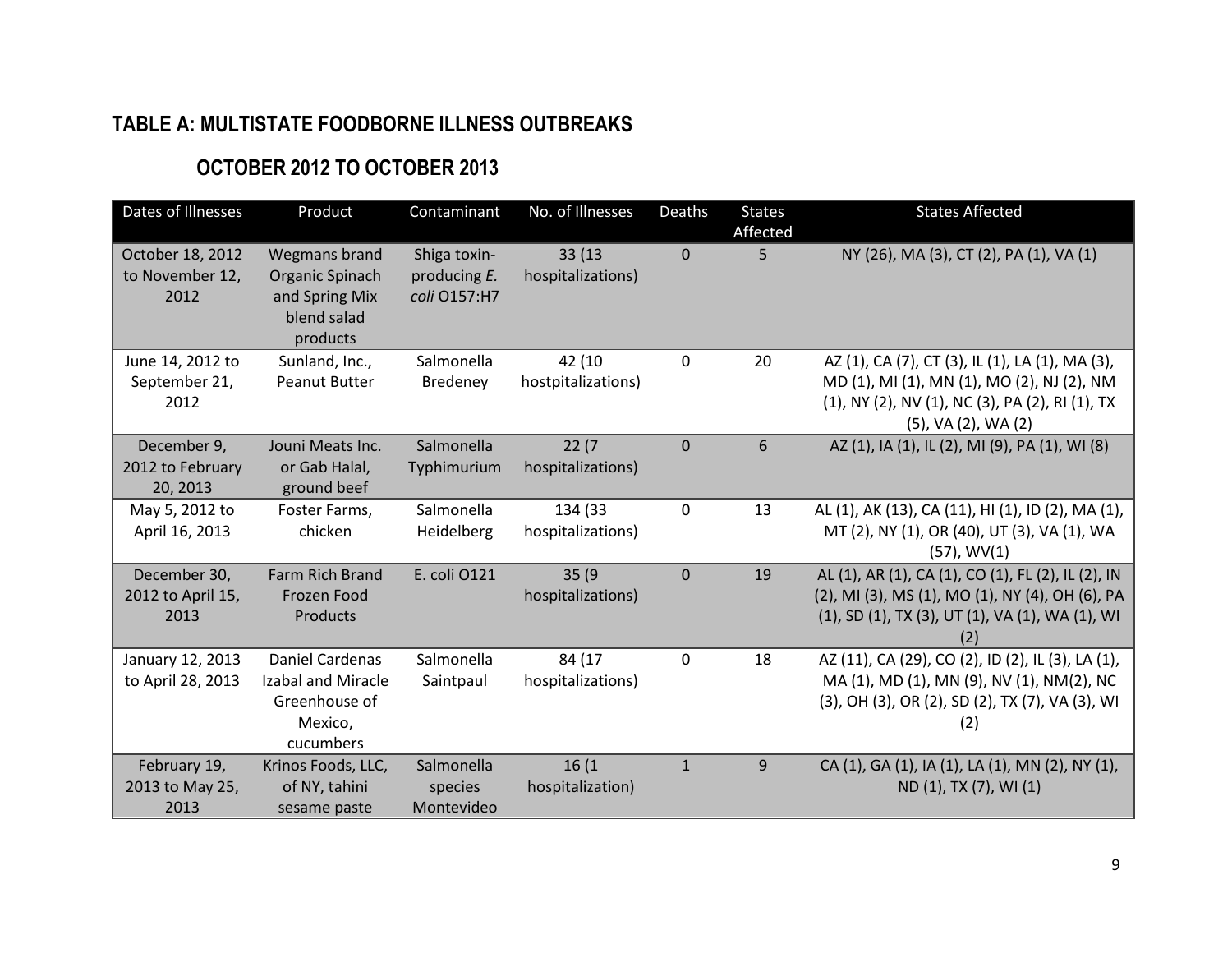|                                      |                                                                                                                                           | and                      |                                        |              |                |                                                                                                                                                                                                                 |
|--------------------------------------|-------------------------------------------------------------------------------------------------------------------------------------------|--------------------------|----------------------------------------|--------------|----------------|-----------------------------------------------------------------------------------------------------------------------------------------------------------------------------------------------------------------|
|                                      |                                                                                                                                           | Mbandka                  |                                        |              |                |                                                                                                                                                                                                                 |
| March 31, 2013<br>to July 26, 2013   | <b>Townsend Farms</b><br>Organic Anti-<br>Oxidant Blend"<br>mix of berries and<br>pomegranate<br>seeds<br>Investigation still<br>underway | <b>Hepatitis A</b>       | 162 (71<br>hospitalized)               | 0            | 10             | AZ (23), CA (79), CO (28), HI (8), NH (1), NJ<br>(1), NM (11), NV (6), UT (3), WI (2)                                                                                                                           |
| May 20, 2013 to<br>July 7, 2013      | <b>Crave Brothers</b><br>Farmstead<br>Cheeses of<br>Wisconsin<br>Investigation still<br>underway                                          | Listeriosis              | 6 (6 Hospitalized,<br>one miscarriage) | $\mathbf{1}$ | 5 <sub>1</sub> | IL (1), IN (1), MN (2), OH(1), TX (1)                                                                                                                                                                           |
| June 1, 2013, to<br>August 29, 2013  | <b>Fresh Mixed Salad</b><br>(yet to be<br>identified)<br>Investigation still<br>underway                                                  | Cyclospora               | 631 (45<br>hospitalized)               | $\mathbf 0$  | 25             | AR(13), CA(1), CT(2), FL(32), GA(5), IA (153),<br>IL (13), KS(4), LA(3), MA(3), MI(1) MN(3),<br>MO(5), NE(86), NH(1), NJ(4), NY(2, NYC(7)),<br>OH(3), PA(1), SD(1), TN(1) TX(278), VA(3),<br>$WI(17)$ , $WY(1)$ |
| March 1, 2013 to<br>October 29, 2013 | Outbreak of<br>Antibiotic<br>Resistant<br>Salmonella Linked<br>to Foster Farms<br><b>Brand Chicken</b><br>Investigation still<br>underway | Salmonella<br>Heidelberg | 362 (38%<br>hospitalized)              |              | 20             | AK(1), AR(1), AZ(14), CA(268), CO(7), CT(1),<br>DL (1) FL(4), ID(3), KY(1), MI(3), MO(5),<br>NC(1), NV(9), NM(2), OR(9), TX(11), UT(2),<br>VA(2), WA(15), WI(1), PR(1)                                          |

Source: Center for Disease Control and Prevention Multistate Outbreaks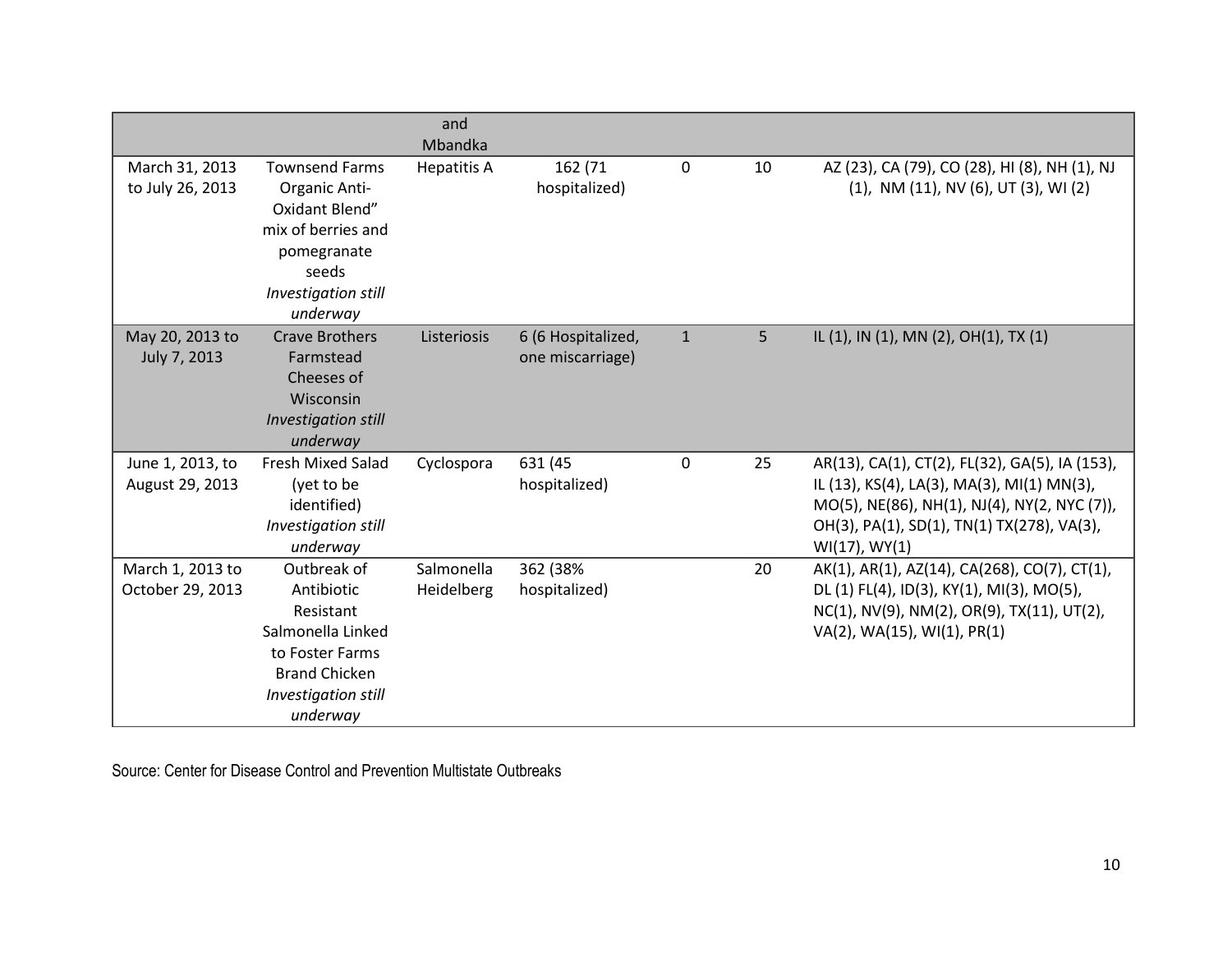# **TABLE B: ECONOMIC BURDEN OF FOODBORNE ILLNESS BY STATE**

# **OCTOBER 2012 TO OCTOBER 2013**

|              |                                           | No. Of         |                                       |                              |
|--------------|-------------------------------------------|----------------|---------------------------------------|------------------------------|
| <b>State</b> | <b>Disease Agent</b>                      | Cases          | <b>Cost per Case (Enhanced Model)</b> | <b>Total Cost (Enhanced)</b> |
| Alabama      | Salmonella Heidelberg                     | $\mathbf{1}$   | \$11,086                              | \$11,086                     |
|              | E. coli O121 (STEC Non-O157)              | $\mathbf{1}$   | 1,366                                 | 1,366                        |
|              |                                           |                | <b>TOTAL:</b>                         | 12,452                       |
| Alaska       | Salmonella Heidelberg                     | 13             | 11,086                                | 144,118                      |
|              | Salmonella Heidelberg(resistant strain)   | $\overline{2}$ | 11,086                                | 22172                        |
|              |                                           |                | <b>TOTAL:</b>                         | 166,290                      |
| Arizona      | Salmonella Bredeney                       | $\mathbf{1}$   | 11,086                                | 11,086                       |
|              | Salmonella Typhimurium                    | $\mathbf{1}$   | 11,086                                | 11,086                       |
|              | Salmonella Saintpaul                      | 11             | 11,086                                | 121,946                      |
|              | <b>Hepatitis A</b>                        | 23             | 37,073                                | 1,075,117                    |
|              | Salmonella Heidelberg(resistant strain)   | 14             | 11,086                                | 155,204                      |
|              |                                           |                | <b>TOTAL:</b>                         | 1,518,557                    |
| Arkansas     | E. coli O121 (STEC Non-O157)              | $\mathbf{1}$   | 1,366                                 | 1,366                        |
|              | Cyclospora                                | 16             | 1,483                                 | 23,728                       |
|              | Salmonella Heidelberg(resistant strain)   | $\mathbf 1$    | 11,086                                | 11,086                       |
|              |                                           |                | <b>TOTAL:</b>                         | 55,459                       |
| California   | Salmonella Bredeney                       | $\overline{7}$ | 11,086                                | 77,602                       |
|              | Salmonella Heidelberg                     | 11             | 11,086                                | 121,946                      |
|              | E. coli O121 (STEC Non-O157)              | $\mathbf{1}$   | 1,366.00                              | 1,366                        |
|              | Salmonella Saintpaul                      | 29             | 11,086                                | 321,494                      |
|              | Salmonella Species Montevideo and Mbandka | $\mathbf{1}$   | 11,086                                | 11,086                       |
|              | <b>Hepatitis A</b>                        | 79             | 37,073                                | 2,928,767                    |
|              | Cyclospora                                | $\mathbf{1}$   | 1,483                                 | 1,483                        |
|              | Salmonella Heidelberg(resistant strain)   | 268            | 11,086                                | 2,971,048                    |
|              |                                           |                | <b>TOTAL:</b>                         | 6,434,792                    |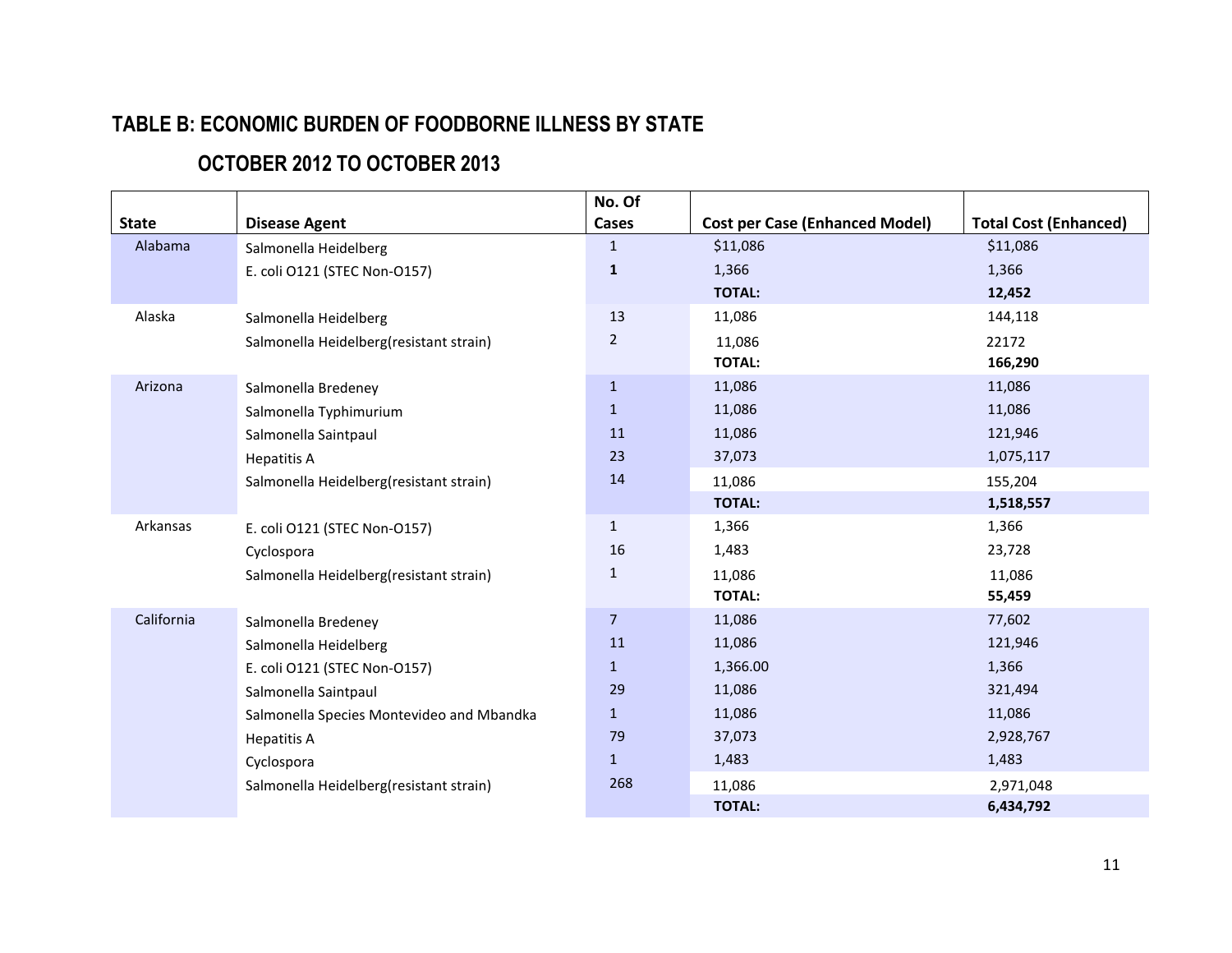| Colorado    | E. coli O121 (STEC Non-O157)              | $\mathbf{1}$            | 1,366         | 1,366     |
|-------------|-------------------------------------------|-------------------------|---------------|-----------|
|             | Salmonella Saintpaul                      | $\overline{2}$          | 11,086        | 22,172    |
|             | <b>Hepatitis A</b>                        | 28                      | 37,073        | 1,038,044 |
|             | Salmonella Heidelberg(resistant strain)   | $\overline{7}$          | 11,086        | 77,602    |
|             |                                           |                         | <b>TOTAL:</b> | 1,139,184 |
| Connecticut | E. Coli 0157:H7 (STEC 0157:H7)            | $\overline{2}$          | 10,048        | 20,096    |
|             | Salmonella Bredeney                       | $\overline{\mathbf{3}}$ | 11,086        | 33,258    |
|             | Cyclospora                                | $\overline{2}$          | 1,483         | 2,966     |
|             | Salmonella Heidelberg(resistant strain)   | $\mathbf 1$             | 11,086        | 11,086    |
|             |                                           |                         | <b>TOTAL:</b> | 67,406    |
| Delaware    |                                           |                         |               |           |
|             | Salmonella Heidelberg(resistant strain)   | $\mathbf{1}$            | 11,086        | 11,086    |
|             |                                           |                         | <b>TOTAL:</b> | 11,086    |
|             |                                           |                         |               |           |
| Florida     | E. coli O121 (STEC Non-O157)              | 2 <sup>1</sup>          | 1,366         | 2,732     |
|             | Cyclospora                                | 33                      | 1,483         | 48,939    |
|             | Salmonella Heidelberg(resistant strain)   | 4                       | 11,086        | 44,344    |
|             |                                           |                         | <b>TOTAL:</b> | 96,015    |
| Georgia     | Salmonella Species Montevideo and Mbandka | $\mathbf{1}$            | 11,086        | 11,086    |
|             | Cyclospora                                | 5                       | 1,483         | 7,415     |
|             |                                           |                         | <b>TOTAL:</b> | 18,501    |
| Hawaii      | Salmonella Heidelberg                     | $1\,$                   | 11,086        | 11,086    |
|             | <b>Hepatitis A</b>                        | 8                       | 37,073        | 296,584   |
|             |                                           |                         | <b>TOTAL:</b> | 307,670   |
| Idaho       | Salmonella Heidelberg                     | $\overline{2}$          | 11,086        | 22,172    |
|             | Salmonella Saintpaul                      | $\overline{2}$          | 11,086        | 22,172    |
|             | Salmonella Heidelberg(resistant strain)   | 3                       | 11,086        | 33,258    |
|             |                                           |                         | <b>TOTAL:</b> | 77,602    |
| Illinois    | Salmonella Bredeney                       | $\mathbf{1}$            | 11,086        | 11,086    |
|             | Salmonella Typhimurium                    | $\overline{2}$          | 11,086        | 22,172    |
|             | E. coli O121 (STEC Non-O157)              | $\overline{2}$          | 1,366         | 2,732     |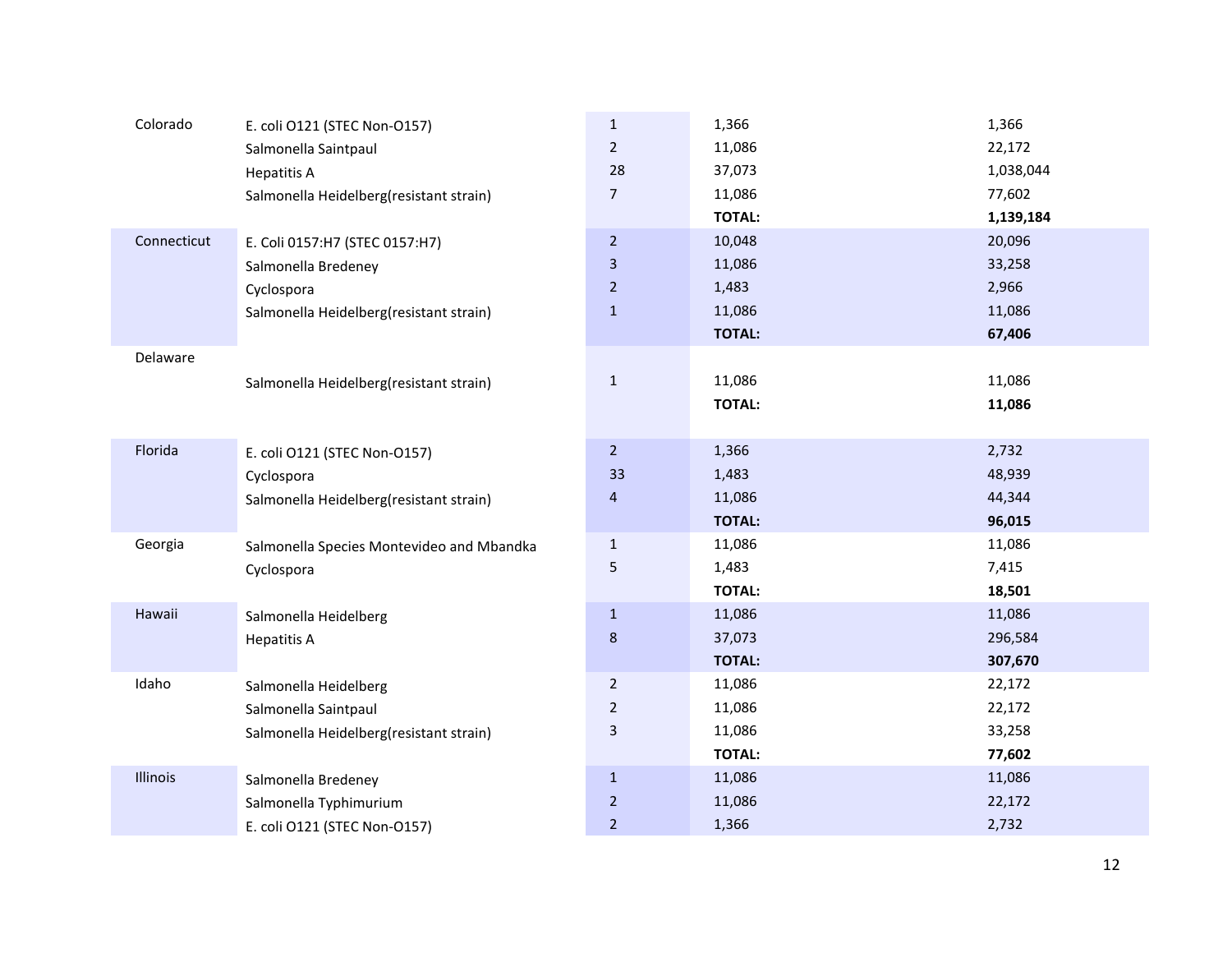|               | Salmonella Saintpaul                      | $\overline{\mathbf{3}}$ | 11,086        | 33,258    |
|---------------|-------------------------------------------|-------------------------|---------------|-----------|
|               | Listeriois                                | $\mathbf{1}$            | 1,282,069     | 1,282,069 |
|               | Cyclospora                                | 14                      | 1,483         | 20,762    |
|               |                                           |                         | <b>TOTAL:</b> | 1,372,079 |
| Indiana       | E. coli O121 (STEC Non-O157)              | $\overline{2}$          | 1,366         | 2,732.00  |
|               | Listeriois                                | $1\,$                   | 1,282,069     | 1,282,069 |
|               |                                           |                         | <b>TOTAL:</b> | 1,284,801 |
| lowa          | Salmonella Typhimurium                    | $\mathbf{1}$            | 11,086        | 11,086    |
|               | Salmonella Species Montevideo and Mbandka | $1\,$                   | 11,086        | 11,086    |
|               | Cyclospora                                | 140                     | 1,483         | 207,620   |
|               |                                           |                         | <b>TOTAL:</b> | 229,792   |
| Kansas        | Cyclospora                                | $\overline{\mathbf{4}}$ | 1,483         | 5,932     |
|               |                                           |                         | <b>TOTAL:</b> | 5,932     |
| Kentucky      | Salmonella Heidelberg(resistant strain)   | $1\,$                   | 11,086        | 11,086    |
|               |                                           |                         | <b>TOTAL:</b> | 11,086    |
| Louisiana     | Salmonella Bredeney                       | $\mathbf{1}$            | 11,086        | 11,086    |
|               | Salmonella Saintpaul                      | $1\,$                   | 11,086        | 11,086    |
|               | Salmonella Species Montevideo and Mbandka | $\mathbf{1}$            | 11,086        | 11,086    |
|               | Cyclospora                                | $\mathsf{3}$            | 1,483         | 4,449     |
|               |                                           |                         | <b>TOTAL:</b> | 37,707    |
| Maine         |                                           |                         |               |           |
| Maryland      | Salmonella Bredeney                       | $\,1\,$                 | 11,086        | 11,086    |
|               | Salmonella Saintpaul                      | $\mathbf{1}$            | 11,086        | 11,086    |
|               |                                           |                         | <b>TOTAL:</b> | 22,172    |
| Massachusetts | E. Coli 0157:H7 (STEC 0157:H7)            | $\overline{\mathbf{3}}$ | 10,048        | 30,144    |
|               | Salmonella Bredeney                       | $\overline{\mathbf{3}}$ | 11,086        | 33,258    |
|               | Salmonella Heidelberg                     | $\mathbf{1}$            | 11,086        | 11,086    |
|               | Salmonella Saintpaul                      | $1\,$                   | 11,086        | 11,086    |
|               | Cyclospora                                | $\overline{\mathbf{3}}$ | 1,483         | 4,449     |
|               |                                           |                         | <b>TOTAL:</b> | 90,023    |
| Michigan      | Salmonella Bredeney                       | $1\,$                   | 11,086        | 11,086    |
|               |                                           |                         |               |           |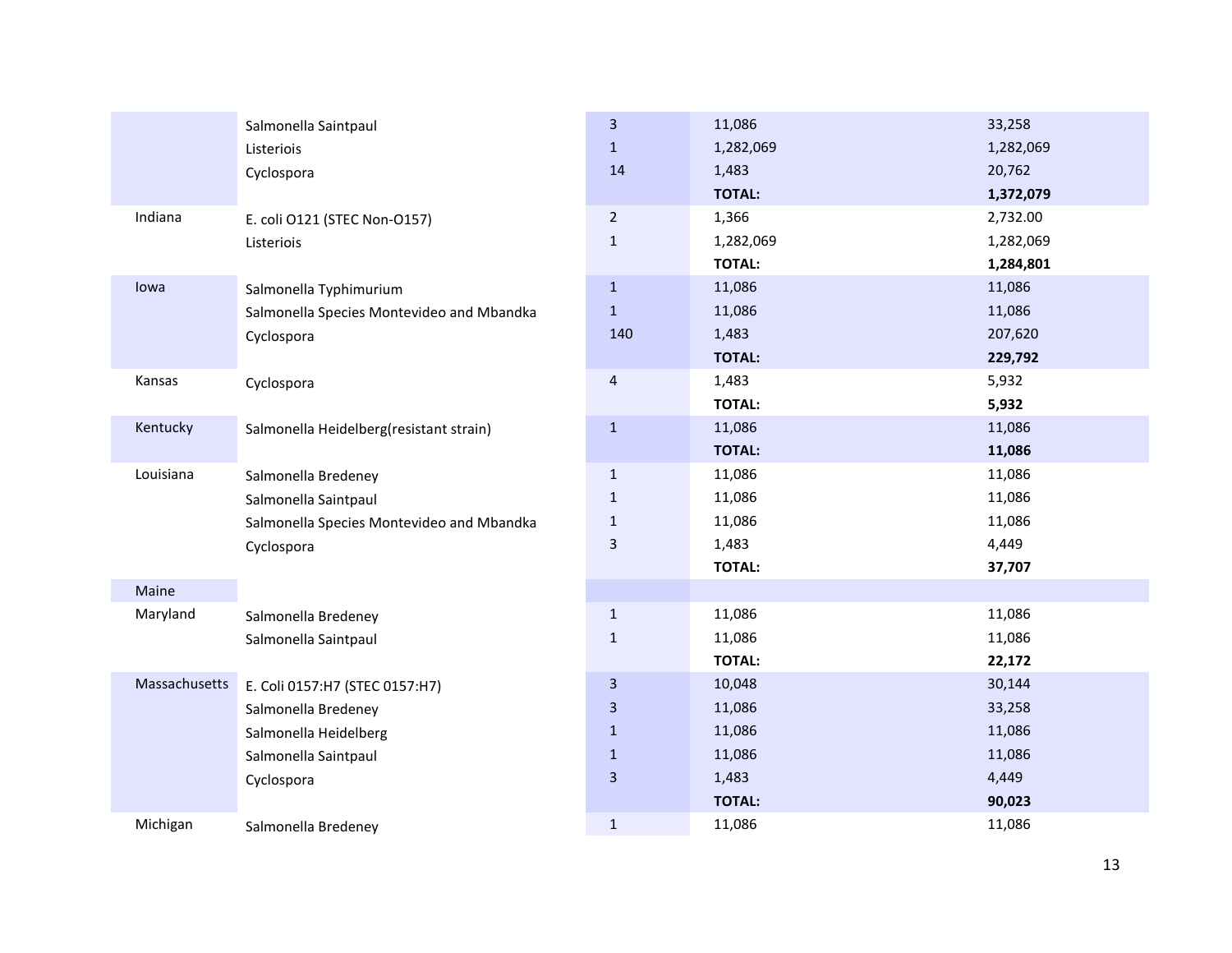|                         | Salmonella Typhimurium                    | 9              | 11,086        | 99,774    |
|-------------------------|-------------------------------------------|----------------|---------------|-----------|
|                         | E. coli O121 (STEC Non-O157)              | 3              | 1,366         | 4,098     |
|                         | Cyclospora                                | $\mathbf{1}$   | 1,483         | 1,483     |
|                         | Salmonella Heidelberg(resistant strain)   | 3              | 11,086        | 33,258    |
|                         |                                           |                | <b>TOTAL:</b> | 149,699   |
| Minnesota               | Salmonella Bredeney                       | $\mathbf{1}$   | 11,086        | 11,086    |
|                         | Salmonella Saintpaul                      | 9              | 11,086        | 99,774    |
|                         | Salmonella Species Montevideo and Mbandka | $\overline{2}$ | 11,086        | 22,172    |
|                         | Listeriois                                | $\overline{2}$ | 1,282,069     | 2,564,138 |
|                         | Cyclospora                                | 3              | 1,483         | 4,449     |
|                         |                                           |                | <b>TOTAL:</b> | 2,701,619 |
| Mississippi             | E. coli O121 (STEC Non-O157)              | $\mathbf 1$    | 1,366         | 1,366     |
|                         |                                           |                | <b>TOTAL:</b> | 1,366     |
| Missouri                | Salmonella Bredeney                       | $\overline{2}$ | 11,086        | 22,172    |
|                         | E. coli O121 (STEC Non-O157)              | $\mathbf{1}$   | 1,366         | 1,366     |
|                         | Cyclospora                                | 5              | 1,483         | 7,415     |
|                         | Salmonella Heidelberg(resistant strain)   | 5              | 11,086        | 55,430    |
|                         |                                           |                | <b>TOTAL:</b> | 86,383    |
| Montana                 | Salmonella Heidelberg                     | $\overline{2}$ | 11,086        | 22,172    |
|                         |                                           |                | <b>TOTAL:</b> | 22,172    |
| Nebraska                | Cyclospora                                | 87             | 1,483         | 129,021   |
|                         |                                           |                | <b>TOTAL:</b> | 129,021   |
| Nevada                  | Salmonella Bredeney                       | $\mathbf{1}$   | 11,086        | 11,086    |
|                         | Salmonella Saintpaul                      | $\mathbf{1}$   | 11,086        | 11,086    |
|                         | <b>Hepatitis A</b>                        | 6              | 37,073        | 222,438   |
|                         | Salmonella Heidelberg(resistant strain)   | 9              | 11,086        | 99,774    |
|                         |                                           |                | <b>TOTAL:</b> | 344,384   |
| <b>New</b><br>Hampshire | <b>Hepatitis A</b>                        | $\mathbf{1}$   | 37,073        | 37,073    |
|                         | Cyclospora                                | $\mathbf{1}$   | 1,483         | 1,483     |
|                         |                                           |                | <b>TOTAL:</b> | 38,556    |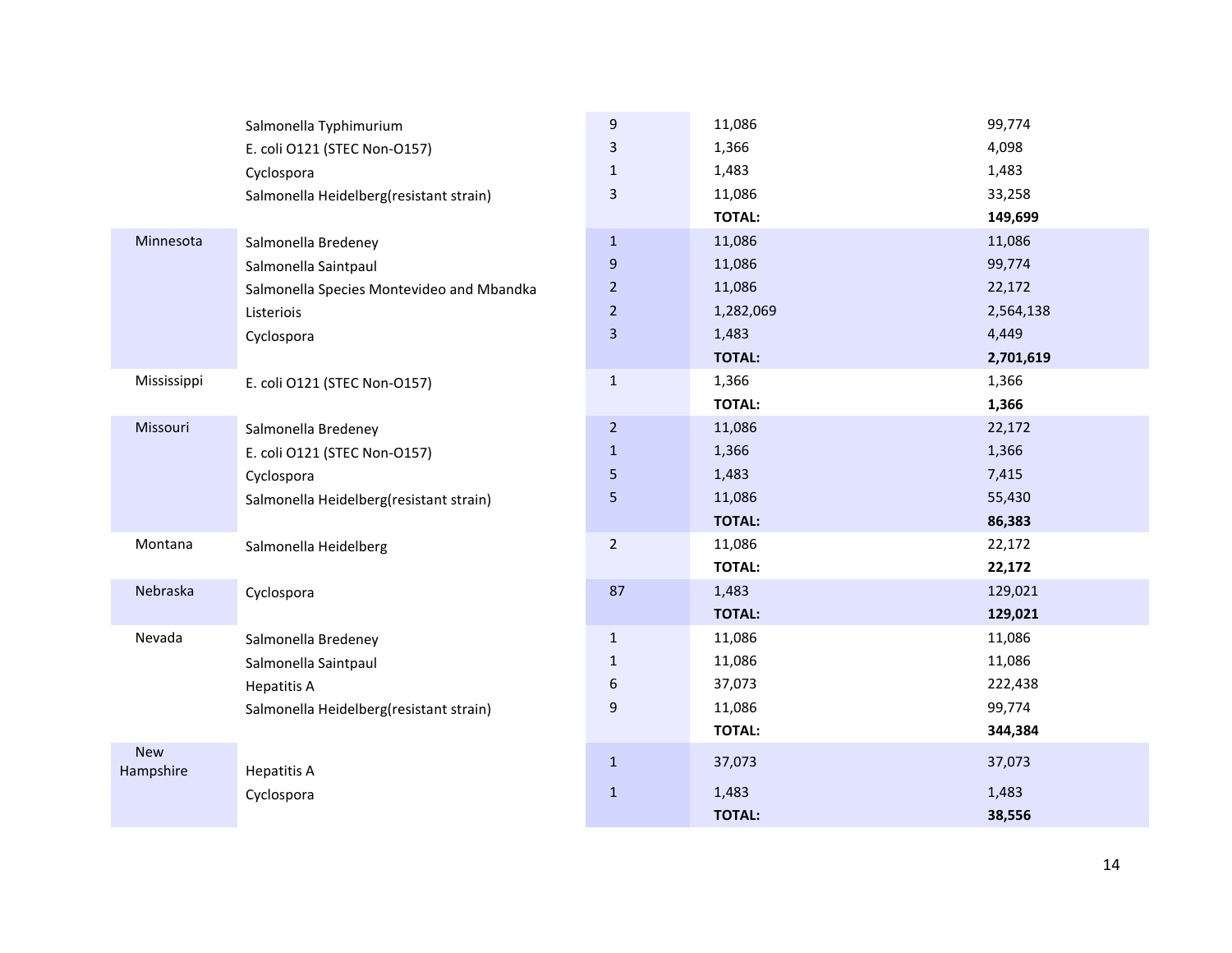| New Jersey        | Salmonella Bredeney                        | $\overline{2}$          | 11,086        | 22,172    |
|-------------------|--------------------------------------------|-------------------------|---------------|-----------|
|                   | <b>Hepatitis A</b>                         | $\mathbf{1}$            | 37,073        | 37,073    |
|                   | Cyclospora                                 | 4                       | 1,483         | 5,932     |
|                   |                                            |                         | <b>TOTAL:</b> | 65,177    |
| <b>New Mexico</b> | Salmonella Bredeney                        | $\mathbf{1}$            | 11,086        | 11,086    |
|                   | Salmonella Saintpaul                       | $\overline{2}$          | 11,086        | 22,172    |
|                   | <b>Hepatitis A</b>                         | 11                      | 37,073        | 407,803   |
|                   | Salmonella Heidelberg(resistant strain)    | $\overline{2}$          | 11,086        | 22,172    |
|                   |                                            |                         | <b>TOTAL:</b> | 463,233   |
| New York          | E. Coli 0157:H7 (STEC 0157:H7)             | 26                      | 10,048        | 261,248   |
|                   | Salmonella Bredeney                        | $\overline{2}$          | 11,086        | 22,172    |
|                   | Salmonella Heidelberg                      | $\mathbf{1}$            | 11,086        | 11,086    |
|                   | E. coli O121 (STEC Non-O157)               | 4                       | 1,366         | 5,464     |
|                   | Salmonella species Motevideo and Mbandka   | $\mathbf{1}$            | 11,086        | 11,086    |
|                   | Cyclospora                                 | 10                      | 1,483         | 14,830    |
|                   |                                            |                         | <b>TOTAL:</b> | 325,886   |
| North Carolina    | Salmonella Bredeney                        | $\overline{\mathbf{3}}$ | 11,086        | 33,258    |
|                   | Salmonella Saintpaul                       | 3                       | 11,086        | 33,258    |
|                   | Salmonella Heidelberg(resistant strain)    | $\mathbf{1}$            | 11,086        | 11,086    |
|                   |                                            |                         | <b>TOTAL:</b> | 77,602    |
| North Dakota      | Salmonella Species Montevideo and Mbandaka | $\mathbf{1}$            | 11,086        | 11,086    |
|                   |                                            |                         | <b>TOTAL:</b> | 11,086    |
| Ohio              | E. coli O121 (STEC Non-O157)               | 6                       | 1,366         | 8,196     |
|                   | Salmonella Saintpaul                       | $\overline{\mathbf{3}}$ | 11,086        | 33,258    |
|                   | Listeriois                                 | $\mathbf{1}$            | 1,282,069     | 1,282,069 |
|                   | Cyclospora                                 | $\overline{\mathbf{3}}$ | 1,483         | 4,449     |
|                   |                                            |                         | <b>TOTAL:</b> | 1,327,972 |
| Oklahoma          |                                            |                         |               |           |
| Oregon            | Salmonella Heidelberg                      | 40                      | 11,086        | 443,440   |
|                   | Salmonella Saintpaul                       | $\overline{2}$          | 11,086        | 22,172    |
|                   | Salmonella Heidelberg(resistant strain)    | 9                       | 11,086        | 99,774    |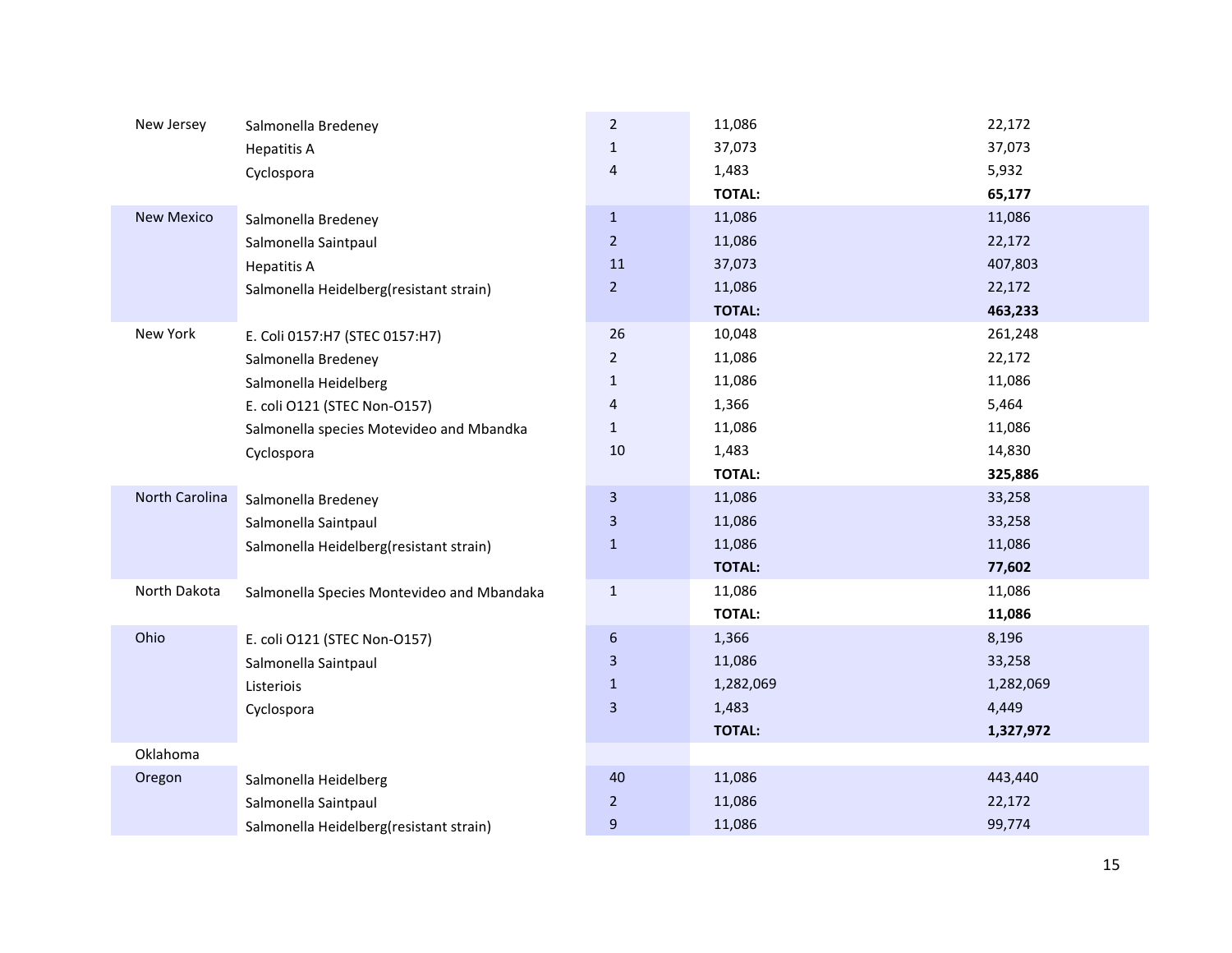|                |                                           |                         | <b>TOTAL:</b> | 565,386   |
|----------------|-------------------------------------------|-------------------------|---------------|-----------|
| Pennsylvania   | E. Coli 0157:H7 (STEC 0157:H7)            | $1\,$                   | 10,048        | 10,048    |
|                | Salmonella Bredney                        | $\overline{2}$          | 11,086        | 22,172    |
|                | Salmonella Typhimurium                    | $\mathbf{1}$            | 11,086        | 11,086    |
|                | E. coli O121 (STEC Non-O157)              | $\mathbf{1}$            | 1,366         | 1,366     |
|                | Cyclospora                                | $\mathbf{1}$            | 1,483         | 1,483     |
|                |                                           |                         | <b>TOTAL:</b> | 46,155    |
| Rhode Island   | Salmonella Bredney                        | $\mathbf 1$             | 11,086        | 11,086    |
|                |                                           |                         | <b>TOTAL:</b> | 11,086    |
| South Carolina |                                           |                         |               |           |
| South Dakota   | E. coli O121 (STEC Non-O157)              | $\mathbf{1}$            | 1,366         | 1,366     |
|                | Salmonella Saintpaul                      | $\overline{2}$          | 11,086        | 22,172    |
|                | Cyclospora                                | $\mathbf{1}$            | 1,483         | 1,483     |
|                |                                           |                         | <b>TOTAL:</b> | 25,021    |
| Tennessee      | Cyclospora                                | $\mathbf 1$             | 1,483         | 1,483     |
|                |                                           |                         | <b>TOTAL:</b> | 1,483     |
| Texas          | Salmonella Bredeney                       | $\sqrt{5}$              | 11,086        | 55,430    |
|                | E. coli O121 (STEC Non-O157)              | $\overline{\mathbf{3}}$ | 1,366         | 4,098     |
|                | Salmonella Saintpaul                      | $\overline{7}$          | 11,086        | 77,602    |
|                | Salmonella Species Montevideo and Mbandka | $\overline{7}$          | 11,086        | 77,602    |
|                | Listeriois                                | $\mathbf{1}$            | 1,282,069     | 1,282,069 |
|                | Cyclospora                                | 270                     | 1,483         | 400,410   |
|                | Salmonella Heidelberg(resistant strain)   | 11                      | 11,086        | 121,946   |
|                |                                           |                         | <b>TOTAL:</b> | 2,019,157 |
| Utah           | Salmonella Heidelberg                     | $\mathbf{3}$            | 11,086        | 33,258    |
|                | E. coli O121 (STEC Non-O157)              | $\mathbf{1}$            | 1,366         | 1,366     |
|                | <b>Hepatitis A</b>                        | $\mathbf{3}$            | 37,073        | 111,219   |
|                | Salmonella Heidelberg(resistant strain)   | $\overline{2}$          | 11,086        | 22,172    |
|                |                                           |                         | <b>TOTAL:</b> | 168,015   |
| Vermont        |                                           |                         |               |           |
| Virginia       | E. Coli 0157:H7 (STEC 0157:H7)            | $\mathbf 1$             | 10,048        | 10,048    |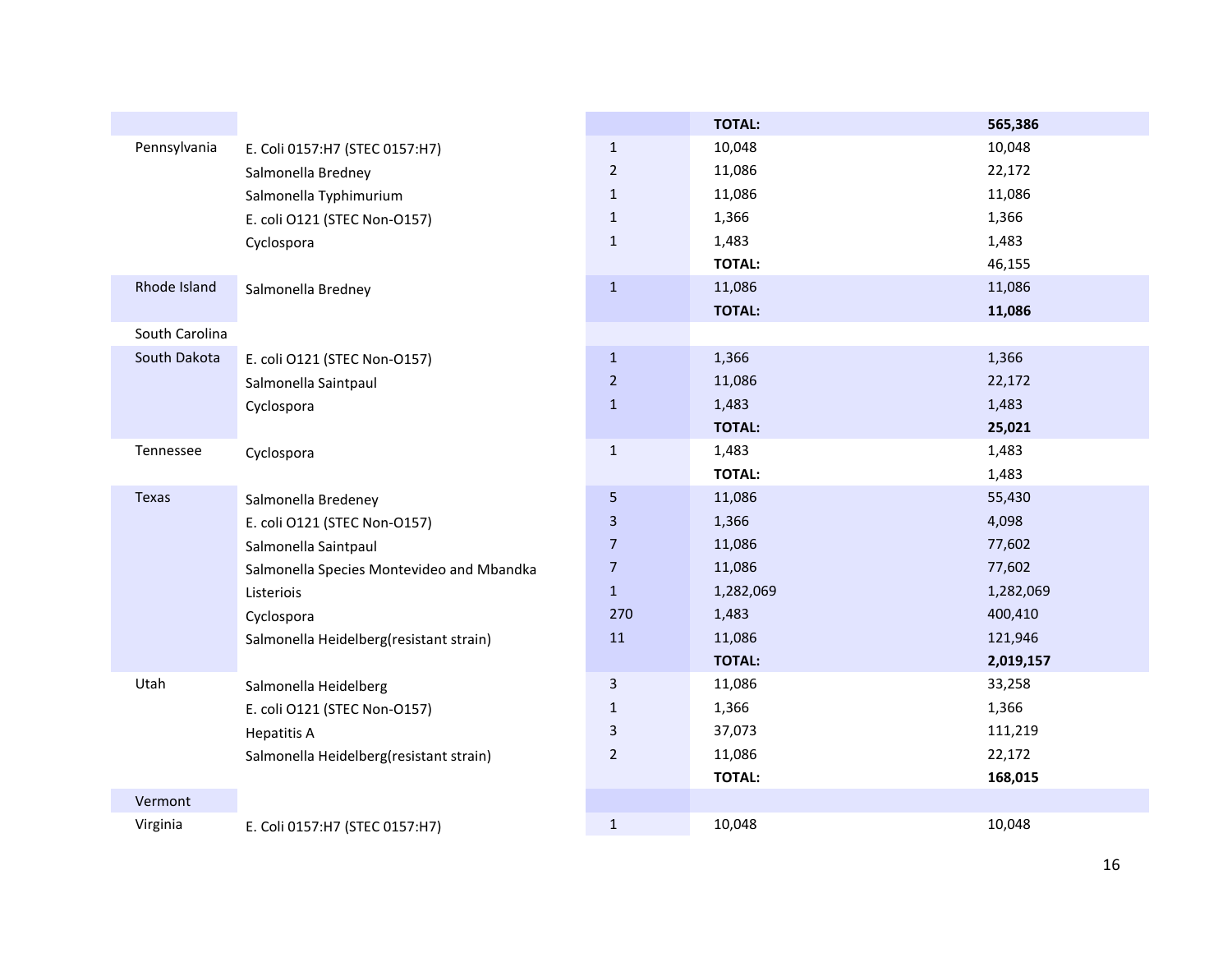|               | Salmonella Bredeney                       | $\overline{2}$ | 11,086        |        | 22,172  |          |
|---------------|-------------------------------------------|----------------|---------------|--------|---------|----------|
|               | Salmonella Heidelberg                     | $\mathbf{1}$   | 11,086        |        | 11,086  |          |
|               | E. coli O121 (STEC Non-O157)              | $\mathbf{1}$   | 1,366         |        | 1,366   |          |
|               | Salmonella Saintpaul                      | 3              | 11,086        |        | 33,258  |          |
|               | Cyclospora                                | 4              | 1,483         |        | 5,932   |          |
|               | Salmonella Heidelberg(resistant strain)   | $\overline{2}$ | 11,086        |        | 22,172  |          |
|               |                                           |                | <b>TOTAL:</b> |        | 106,034 |          |
| Washington    | Salmonella Bredeney                       | $\overline{2}$ | 11,086        |        | 22,172  |          |
|               | Salmonella Heidelberg                     | 57             | 11,086        |        | 631,902 |          |
|               | E. coli O121 (STEC Non-O157)              | $\mathbf{1}$   | 1,366         |        | 1,366   |          |
|               | Salmonella Heidelberg(resistant strain)   | 15             | 11,086        |        | 166,290 |          |
|               |                                           |                | <b>TOTAL:</b> |        | 821,730 |          |
| West Virginia | Salmonella Heidelberg                     | $1\,$          | 11,086        |        | 11,086  |          |
|               |                                           |                | <b>TOTAL:</b> |        | 11,086  |          |
| Wisconsin     | Salmonella Typhimurium                    | $\bf 8$        | 11,086        |        | 88,688  |          |
|               | E. coli O121 (STEC Non-O157)              | $\overline{2}$ | 1,366         |        | 2,732   |          |
|               | Salmonella Saintpaul                      | $\overline{2}$ | 11,086        |        | 22,172  |          |
|               | Salmonella Species Montevideo and Mbandka | $\mathbf{1}$   | 11,086        |        | 11,086  |          |
|               | <b>Hepatitis A</b>                        | $\overline{2}$ | 37,073        |        | 74,146  |          |
|               | Salmonella Heidelberg(resistant strain)   | $\mathbf{1}$   | 11,086        |        | 11,086  |          |
|               | Cyclospora                                | 18             | 1,483         |        | 26,694  |          |
|               |                                           |                | <b>TOTAL:</b> |        | 236,604 |          |
| Wyoming       | Cyclospora                                | $\mathbf{1}$   |               | 1,483  |         | 1,483    |
|               |                                           |                | <b>TOTAL:</b> |        | 1,483   |          |
| Puerto Rico   | Salmonella Heidelberg(resistant strain)   | 1              |               | 11,086 |         | \$11,086 |
|               |                                           |                | <b>TOTAL:</b> |        |         | \$11,086 |
|               |                                           |                |               |        |         |          |

**SUM TOTAL: \$22,546,418**